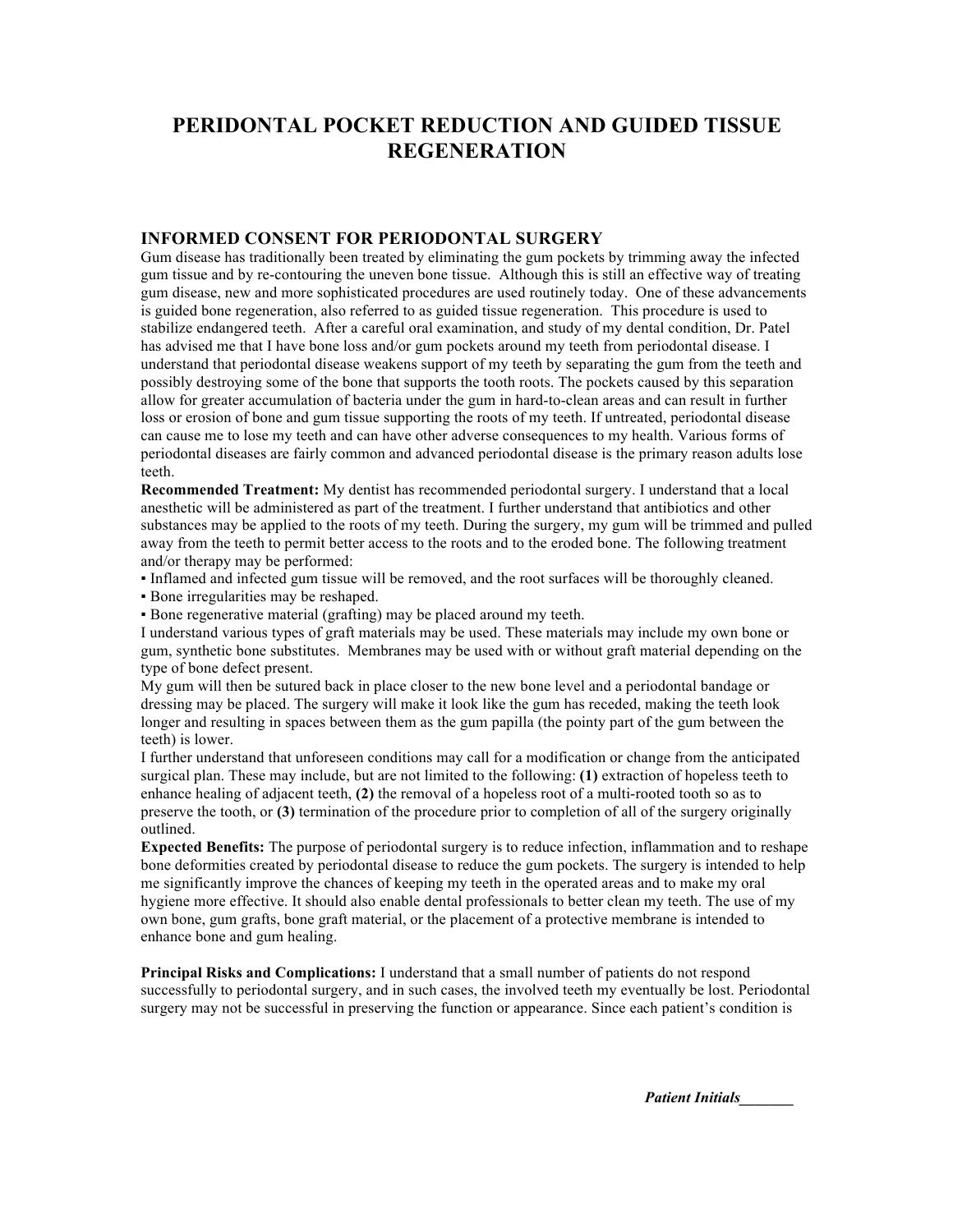unique, long-term success may not occur. Complications may result from the periodontal surgery, drugs, or anesthetics. These complications include, but are not limited to the following: post-surgical infection, bleeding, swelling and pain; facial discoloration; muscle spasm; permanent increased tooth looseness; tooth sensitivity to hot, cold, sweet or acidic foods; shrinkage of the gum upon healing resulting in elongation of some teeth and greater spaces between some teeth; cracking or bruising of the corners of the mouth; restricted ability to open the mouth for several days or weeks; impact on speech; allergic reactions. I understand that there is no method that will accurately predict or evaluate how my gum and bone will heal. I understand there may be a need for a second procedure if the initial results are not satisfactory. In addition, the success of periodontal procedures can be affected by medical conditions, dietary and nutritional problems, smoking, alcohol consumption, clenching and grinding of teeth, inadequate oral hygiene, and medications that I may be taking. To my knowledge, I have reported to my dentist any prior drug reactions, allergies, diseases, symptoms, habits or conditions that might in any way relate to this surgical procedure. I understand that my diligence in providing the personal daily care recommended by Dr. Patel and taking all medications as prescribed is important to the ultimate success of the procedure.

**Alternatives to Suggested Treatment:** I understand that alternatives to periodontal surgery include no treatment. By electing no treatment I can expect possible advancement of my condition which may ultimately result in the following: **(1)** premature loss of teeth; **(2)** extraction of teeth; and **(3)** non-surgical scraping of tooth roots and lining of the gum (scaling and root planing), with or without medication, in an attempt to further reduce bacteria and calculus under the gumline—with the expectation that this may not fully eliminate deep bacteria and calculus, may not reduce gum pockets, will require more frequent professional care, time and commitment, and may not arrest the worsening of my condition.

**Necessary Follow-Up and Self-Care:** I understand that it is important for me to continue to come in for regular scheduled hygiene maintenance visits. Existing restorative dentistry can be an important factor in the success or failure of periodontal therapy. From time to time, Dr. Patel may make recommendations for the placement of restorations, the replacement or modification of existing restorations, the joining together of two or more teeth, the extraction of one or more teeth, the performance of root canal therapy, or the movement of one, several, or all of my teeth. I understand that failure to follow such recommendations could lead to ill effects, which would become my sole responsibility.

I know that it is important to: **(1)** abide by the specific prescriptions and instructions given; **(2)** see Dr. Patel for post-operative check-ups as needed; **(3**) not smoke or use smokeless tobacco; **(4)** perform excellent oral hygiene as instructed; and **(5)** stay on a regular hygiene maintenance schedule.

**Females Only:** Antibiotics may interfere with the effectiveness of oral contraceptives (birth control pills). Therefore, I understand that I will need to use an additional form of birth control along with my birth control pills for one complete cycle after a course of antibiotics is completed.

**Adverse Reaction to Medications:** Medications, drugs and prescriptions may cause drowsiness and lack of awareness and coordination, which can be increased with the use of alcohol or other drugs; thus I have been advised not to work or operate any vehicle, automobile, or hazardous device while taking medications and/or drugs until fully recovered from their effects.

**No Warranty or Guarantee:** There is no method that will accurately predict or evaluate how my gum and bone will heal. I hereby acknowledge that no guarantee, warranty or assurance has been given to me that the proposed treatment will be successful. In most cases it should be, however, due to individual patient differences there can never be a certainty of success. There is a risk of failure, relapse, additional treatment, or even worsening of my present condition, including possible loss of teeth despite the best of care.

*Patient Initials\_\_\_\_\_\_\_*